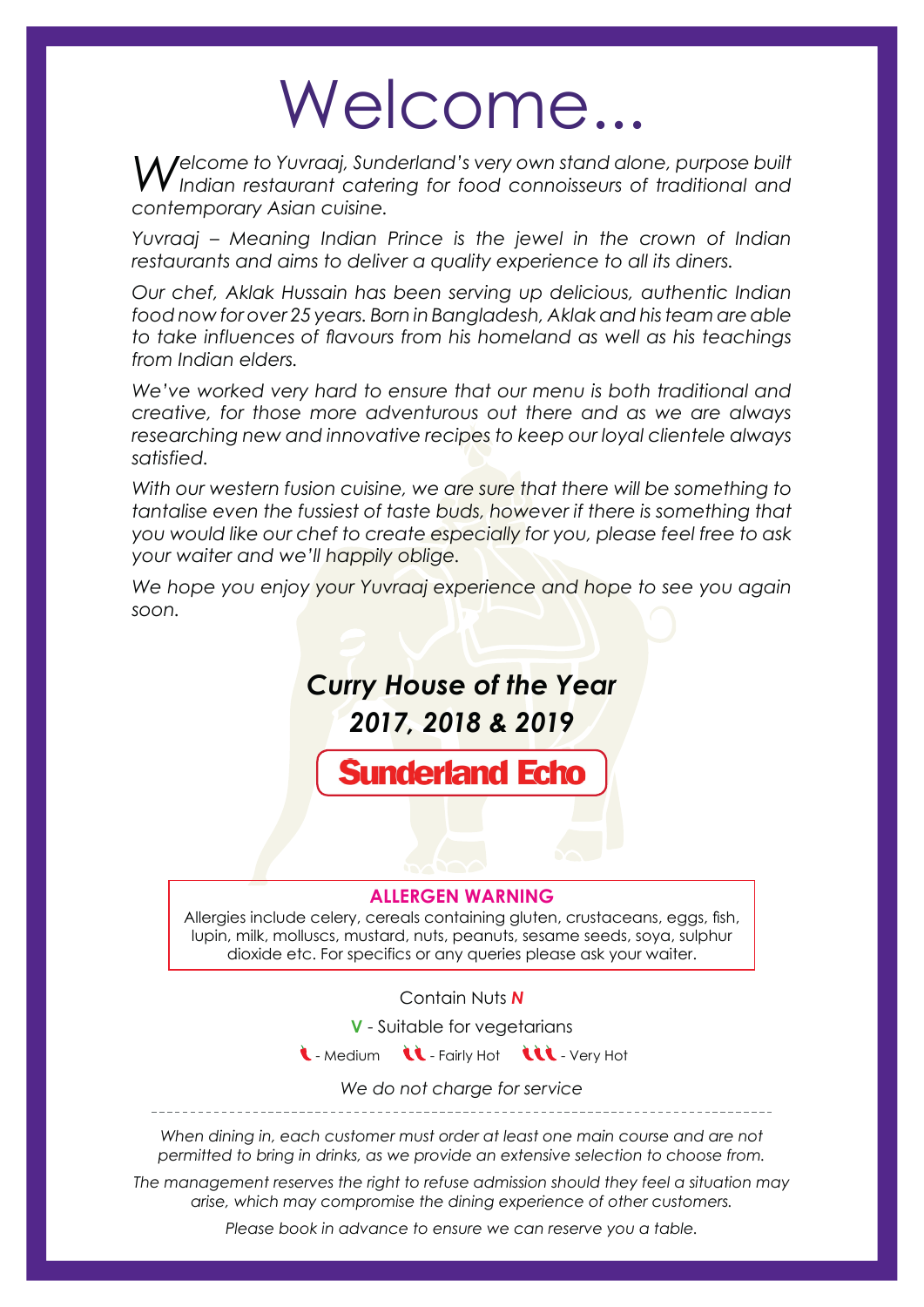### **TO START WITH**

*Yuvraaj Treat* A selection of our favourites *£8.95* 

# **MEAT SELECTION**

| Mix Kebab<br>Chicken tikka, lamb tikka, sheek kebab                                          | £6.50 |
|----------------------------------------------------------------------------------------------|-------|
| Chicken Tikka Paneer<br>Chicken tikka cooked with cream, Indian cheese,<br>onion and peppers | £5.95 |
| Apna Style Tikka<br>Chicken tikka stir fried with peppers, onion and<br>spices (spicy)       | £5.50 |
| Tandoori Hansh<br>Marinated duck breast in tandoori spices                                   | £8.25 |
| Boti Kebab<br>Lamb tikka stir fried with peppers, onion and spices<br>(spicy)                | £5.95 |
| <b>Lamb Chops</b>                                                                            | £8.25 |

| <b>Garlic Mushroom Chicken</b> | £5.95 |
|--------------------------------|-------|
| Chicken Tikka                  | £5.25 |
| Lamb Tikka                     | £5.50 |
| Sheek Kebab                    | £5.25 |
| Tandoori Chicken               | £5.95 |
| I iver Tikka                   | £5.25 |
| Meat Samosa                    | £5.25 |
| <b>Chicken Chatt</b>           | £5.25 |
| <b>Bhung Chicken Puri</b>      | £5.25 |
|                                |       |

### **SEAFOOD SELECTION**

### *King Prawn Butterfly £7.00 Baja Mach £5.95*

Lightly spiced fish pan fried with onion and pepper

| Lighting spices isni pair mea mini eriichi ana pepper |                      |
|-------------------------------------------------------|----------------------|
|                                                       |                      |
|                                                       | $\sim$ $\sim$ $\sim$ |

| Golda Chingree Baza                                                          |  | £6.50 |
|------------------------------------------------------------------------------|--|-------|
| King prawn marinated in various spices and lime/                             |  |       |
| lemon juice, wrapped with spinach, coated with<br>batter and then deep fried |  |       |
| <b>Golda Chingree Special</b>                                                |  | £8.00 |
| King prawns with shell cooked in Yuvraaj special                             |  |       |

sweet and spicy sauce, onion and peppers

| <b>Grilled Garlic King Prawns</b> | £8.50 |
|-----------------------------------|-------|
| <b>Tandoori King Prawns</b>       | £8.50 |

| <b>Crab Piri Puri</b>                      | £5.95                                                              |
|--------------------------------------------|--------------------------------------------------------------------|
|                                            | Shredded crab meat and spring onion infused with                   |
| spices, served with puri                   |                                                                    |
| <b>Chingree Mirch</b>                      | £5.95<br>Prawns lightly spiced, stuffed in a cooked pepper         |
| <b>Fish Tikka</b><br>herbs                 | £5.95<br>Bangladeshi fish marinated in tandoori spices and         |
| <b>Goan Fish</b><br>then coated with flour | £5.95<br>Lightly spiced fish fillet with termeric, lemon juice and |

| <b>King Prawn Bhaji</b> | £7.50 |
|-------------------------|-------|
| <b>Bhuna Prawn Puri</b> | £5.25 |
| <b>Prawn Cocktail</b>   | £5.25 |

# **VEGETARIAN SELECTION V**

| Yuvraaj Vegetable Treat<br>Selection of vegetarian appetizers | £6.50 |
|---------------------------------------------------------------|-------|
| <b>Onion Bhaji</b>                                            | £5.00 |
| Vegetable Samosa                                              | £5.00 |
| <b>Palak Pakora</b>                                           | £5.00 |
| Aloo Bora                                                     | £5.00 |

Mashed potato balls lightly spiced, filled with onion and coriander then coated with breadcrumbs and deep fried

| Yuvraaj Special Begun<br>Lightly spiced vegetable on a bed of<br>aubergine, melted cheese on top | £5.95 |
|--------------------------------------------------------------------------------------------------|-------|
| Vegetable/Mushroom on Puri                                                                       | £5.00 |
| Paneer Tikka<br>Indian cottage cheese marinated in tandoori spices,<br>then grilled              | £5.25 |
| <b>Vegetable Pakora</b>                                                                          | £5.00 |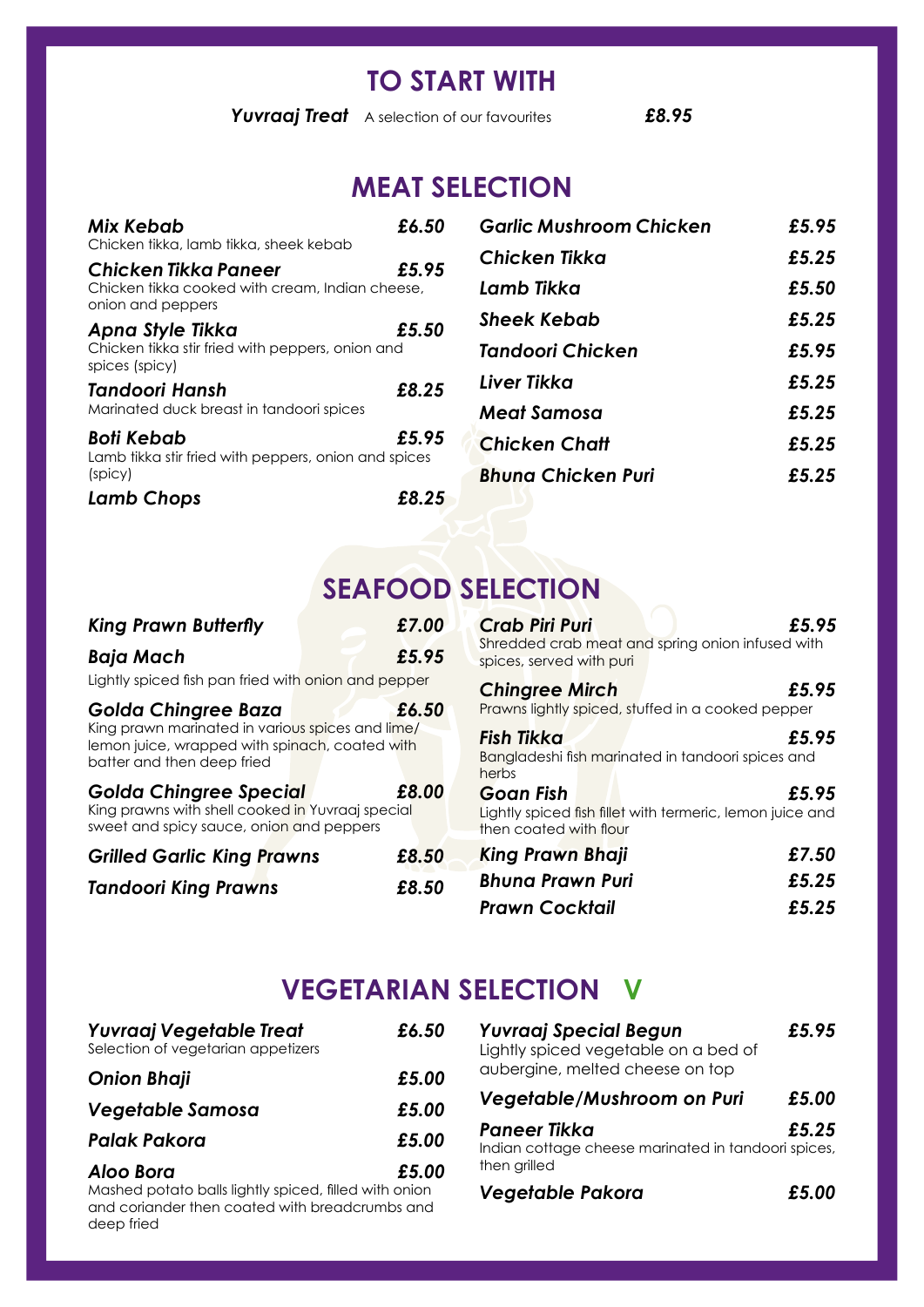# **YUVRAAJ SPECIALTIES**

 *£11.25 / £11.75 Chicken / Lamb*

#### *Kandahari*

Favourite in Kandahar, chicken or lamb cooked bhuna style, topped with spicy sheek kebabs, onion and peppers

#### *Grameen Tarkari £10.95 / £11.50*

Chicken/lamb cooked home style with chef special spices

#### *Lazeez £10.95 / £11.50*

Chicken/lamb medium hot spices with aubergines and courgettes, bhuna style

#### *Lucknow Gusth £11.50*

Chunks of lamb cooked Lucknow style, onion and peppers, covered in a rich tamarind and tomato based sauce (Fairly hot)

#### *Hariali*

*£10.95*

Chicken breast cooked with garlic, ginger, green chilli, coriander, pinch of sugar, apple, cream and spinach. Hariali is a green curry

#### *Mango Ajwa King Prawn N £15.50*

King prawns simmered in creamy sauce with mango pulp and nut

#### *Nawabi £10.95*

Tender pieces of chicken, marinated and cooked in a subtle mango creamy sauce

#### *Patil*

#### *£10.95*

Cubes of chicken tikka, onion, peppers and spices cooked in a tomato based sauce

#### *Hari Mirch Gusth £11.50*

Lean slices of lamb tikka, spices, onion, green chilli and bullet chillies (Hot and spicy)

#### *£11.50*

Tender pieces of lamb cooked with butternut squash. Cooked bhuna style, a sweet yet spicy dish

*Jalley Jhul* 

*Kumra Gusth* 

*£15.50*

Tandoori king prawns with fresh tomato, green chilli, and coriander (Madras hot)

# **CONTEMPORARY AND FAVOURITES**

*King Prawn £14.95 Lamb £10.95 Prawn £10.95* 

*Duck £14.95 Chicken Tikka £10.95 Lamb Tikka £11.50*

#### *Masala N*

Nations most popular dish. Mild and creamy with ground nuts, coconut and fresh cream

Jalfrezi **\\** Jalfrezi is a hot and spicy dish, cooked with green chillies, capsicum, onion and tomato. Served on a sizzler

Sabzi Bahar **Stir fried style curry, cooked** with peppers, tomatoes, okra, aubergine and other seasonal vegetable in a mixture of aromatic Indian spices. Served on a sizzler

**Chilli Masala LLL** Cooked with chef special hot tandoori spices and fresh green chillies

**Lanka Piaza U** Cooked with chunky onion, peppers, garlic, ginger, fresh chilli and variety of spices in a thick sauce

*Makhani N* Mild and creamy rich in mango flavour, cooked with nuts and ghee

**Roshuni b** Bhuna style dish topped with sliced fried garlic

**Pasanda N** Creamy and mild dish containing very light spices, yoghurt and nuts, garnished with cuscus

**Shally C** Bhuna style dish cooked with chefs own special spices, topped with thin crispy potato strips

**Korahi A** richly spiced sauced dish, with fresh garlic, ginger, tomato, chilli and big pieces of crispy onion and pepper

**Zeel LLL** Vindaloo hot bhuna style, cooked with spices, fresh chillies and garlic. Garnished with fresh tomato and cucumber

**Shashlick \**Marinated in tandoori spices, and barbecued on a skewer with tomato, onion and pepper. Served with salad

# **BENGALI SPECIAL**

#### *Fish £11.50 King Prawn £15.50 Lamb £11.95 Chicken £11.50*

**Uree Bisi LL** Cooked with very tasty seeds of Bangladeshi runner beans, flavoured with green chillies, coriander and spices. This dish is very unique and only available at Yuvraaj. Highly recommended

**Shatkora <b>C** Cooked with shatkora (citrus fruit), comes from Sylhet region of Bangladesh, giving unique tangy flavour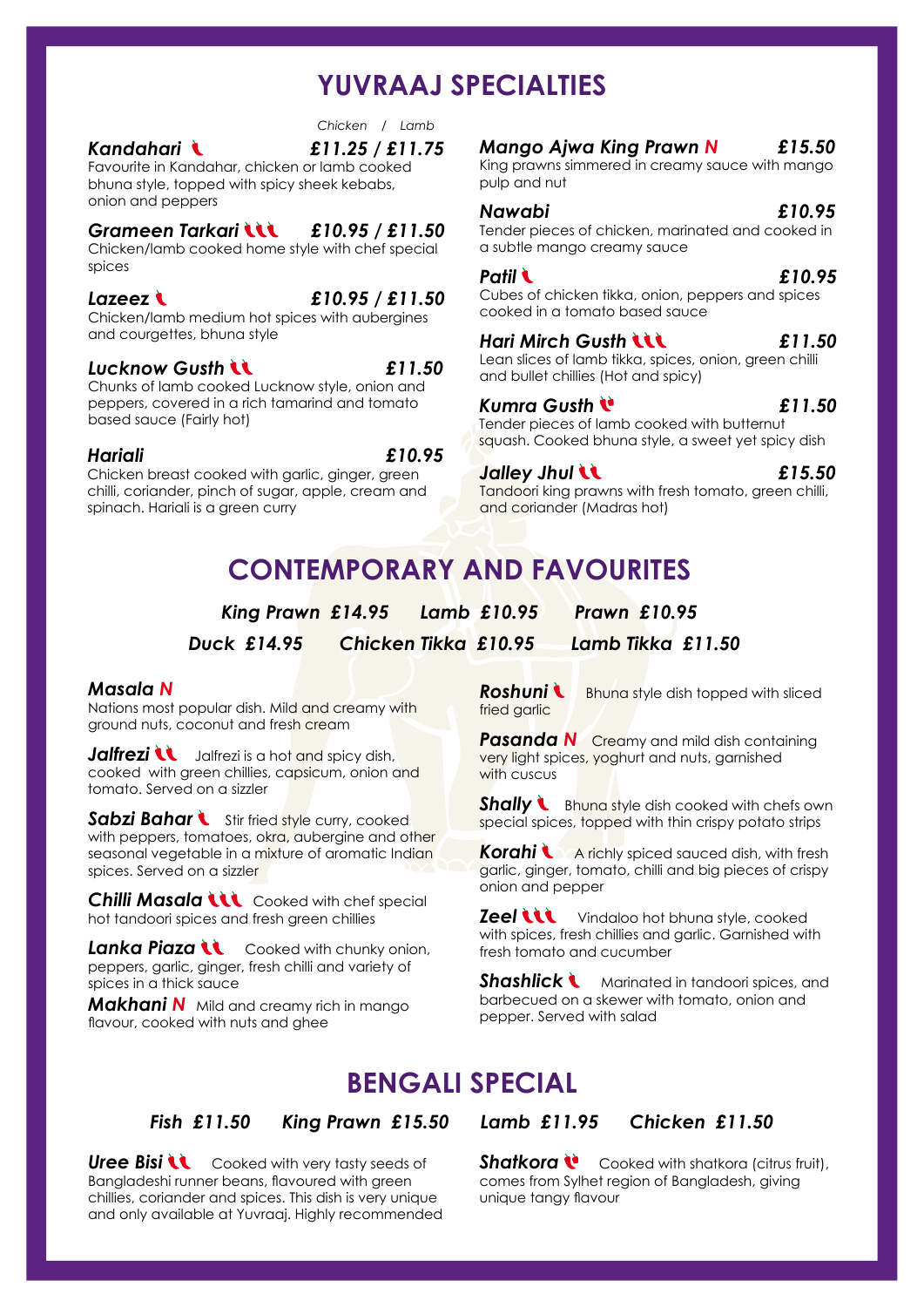# **DUCK DISHES £14.95**

#### *Imli Mishti Hansh*

Duck breast cooked with tamarind and honey in a mild creamy sauce

#### *Jal Jhul Hansh*

Duck breast cooked in a spicy traditional sauce. Very traditional and hot

#### *Chot Poti Shally Hansh*

Bhuna style dish cooked with chefs own special spices, topped with thin crispy potato strips

#### *Sylheti Hansh*

Cooked home style, using potato, green chillies, peppers and fresh coriander

### **FISH DISHES £10.95**

**Korahi Mach <b>V** A richly spiced dish, with fresh garlic, ginger, tomato, chilli and big pieces of crispy onion and pepper

*Jalfrezi Mach* **J**ulfrezi is a hot and spicy dish, cooked with green chillies, pepper, onion and tomato. Served on a sizzler

**Jal Jhul Mach LU** Cooked in a spicy sauce, with fresh chilli, coriander and chefs own spices. Traditional Bengali dish

*Macher Jhul* **C** Dish for tomato lovers, cooked in thin sauce with fresh tomato and moderate amount of spice

*Mach Beeran £15.95* Lightly spiced pan fried salmon served with vegetable and salad

# **SIGNATURE DISHES (GOURMET) £17.95**

These are exclusive to Yuvraaj, prepared by the chef's own creativity and uniqueness. All dishes are accompanied with rice and seasoned vegetables. Please specify the spice strength at the time of ordering

*Desi Mach* Pan fried Bangladeshi fish, finished with chefs special sauce

*Yuvraaj Special Gusth* Lean pieces of lamb cooked in a thick unique spicy sauce, medium strength

*Khas Khana Murgh* Chefs own recipe (ask your waiter for more information)

#### *Chingri Ankuriti £18.95*

King prawns in special medium strength sauce, garnished with pan fried bean sprouts

*Lazeez Pasilan* Grilled lamb chops, cooked in a traditional Bengali home style manner

### **TANDOORI DISHES**

All tandoori dishes are served with salad and mint sauce

| <b>Yuvraaj Mix Grill</b>                                                                                                                                          | £15.50 |
|-------------------------------------------------------------------------------------------------------------------------------------------------------------------|--------|
| <b>Thali Tandoori</b><br>Sheek kebab, tandoori king prawn, chicken, lamb,<br>masala, pilau rice and keema naan                                                    | £17.95 |
| <b>Saffron King Prawns</b><br>King prawns cooked with special blend of spices,<br>aromatic saffron and fresh herb. Served with crispy<br>okra, aubergine and rice | £18.95 |
| Tandoori Maza<br>Chicken and lamb tikka stir fried with onion.<br>peppers, tomatoes and spices                                                                    | £11.95 |

| Chicken Tikka                     | £10.95 |
|-----------------------------------|--------|
| Lamb Tikka                        | £11.95 |
| Tandoori Chicken                  | £10.95 |
| <b>Tandoori King Prawns</b>       | £16.95 |
| <b>Grilled Garlic King Prawns</b> | £16.95 |
| Lamb Chops                        | £14.95 |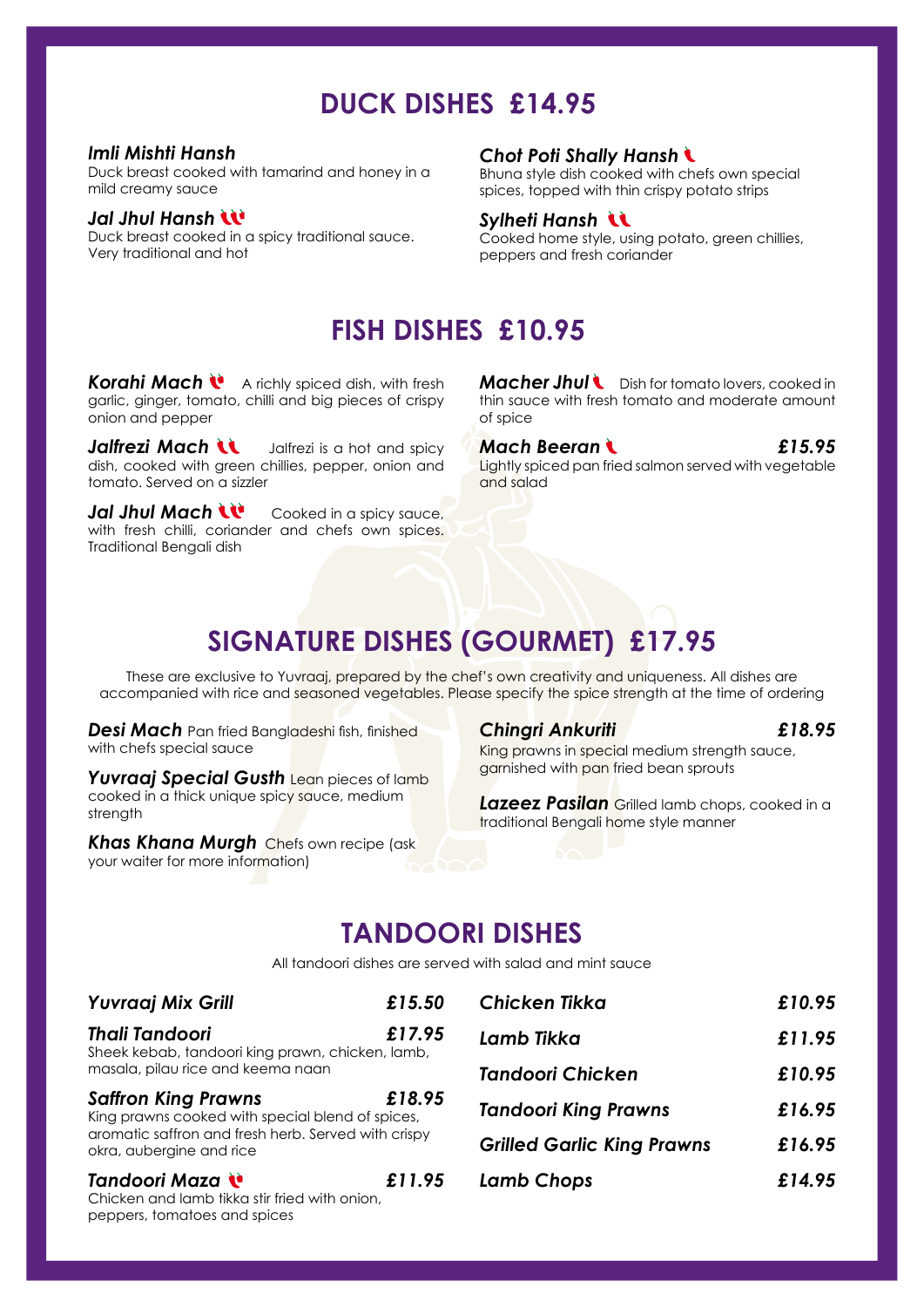# **BALTI DISHES**

Prepared in a red hot Bengali wok, we carefully select freshly ground spices to give each dish its own unique taste. These genuine authentic dishes have been cooked with selection of herbs, spices and a touch of minced lamb. Served in a wok (balti) (fish and vegetable balti cooked without minced lamb)

| <b>Chicken</b>              | £10.95 | Vegetable                         | £9.00  |
|-----------------------------|--------|-----------------------------------|--------|
| Prawn                       | £10.95 | <b>Duck</b>                       | £14.95 |
| <b>Chicken Tikka</b>        | £11.50 | <b>Fish</b>                       | £11.95 |
| <b>Garlic Chicken Tikka</b> | £11.95 | <b>King Prawn</b>                 | £14.95 |
| <b>Chicken Chilli LL</b>    | £11.50 | <b>Garlic Tandoori King Prawn</b> | £15.95 |
| Lamb                        | £11.95 | <b>Mixed</b>                      | £15.95 |
| Lamb Tikka                  | £12.50 |                                   |        |



### **TRADITIONAL FAVOURITES**

| <b>Chicken or Prawn £9.95</b> |               | Lamb Tikka        | £11.50 | <b>Duck</b>  | £13.95 |
|-------------------------------|---------------|-------------------|--------|--------------|--------|
| Chicken Tikka                 |               | £10.95 King Prawn | £13.95 | <b>Mixed</b> | £11.95 |
| Lamb                          | $£10.95$ Fish |                   | £10.50 | Vegetable    | £8.50  |

**Curry \** Medium strength spices, in a sauce

**Madras U** An authentic Indian dish with a hot and spicy sauce

**Vindaloo LLL** A fresh but fiery curry, with fresh herbs, spices and a piece of potato, in a sauce (hot)

**Bhuna Well spiced curry in a thick sauce, fairly dry** 

**Rogan Josh** Rogan josh is lightly spiced and cooked to a distinctive hue with the use of onion and plenty of tomatoes

**Sagwala** Cooked with spinach, herbs, fresh garlic and fenugreek, garnished with fresh coriander

**Dupiaza \** Meaning "two onions". Chunks of fried onion in a medium spiced thick sauce

**Dansak A** sweet and sour, slightly hot curry cooked with lentils and pineapple

**Pathia C** A lentil and tomato based dish, cooked to a natural sweet and sour sauce. Slightly hot with distinctive aroma

**Sri Lanka N** Prepared using strong spices, lemon juice and coconut, to create a hot taste

*Kurma N* Mild and creamy dish, cooked with coconut and cream

**Malayan** Mild in which cream, banana and pineapple are used to create a unique flavour

**Mushori** <sup>t</sup> Fairy hot bhuna style dish, cooked with red lentils

Achari **C** Medium strength dish, simmered with pickles and cooked in a thick sauce

**Methi Wedium strength dish, cooked with spices, freshly ground fenugreek seeds and dried fenugreek** leaves (methi)

**Singapore LL** Fairly hot dish cooked with okra, in sauce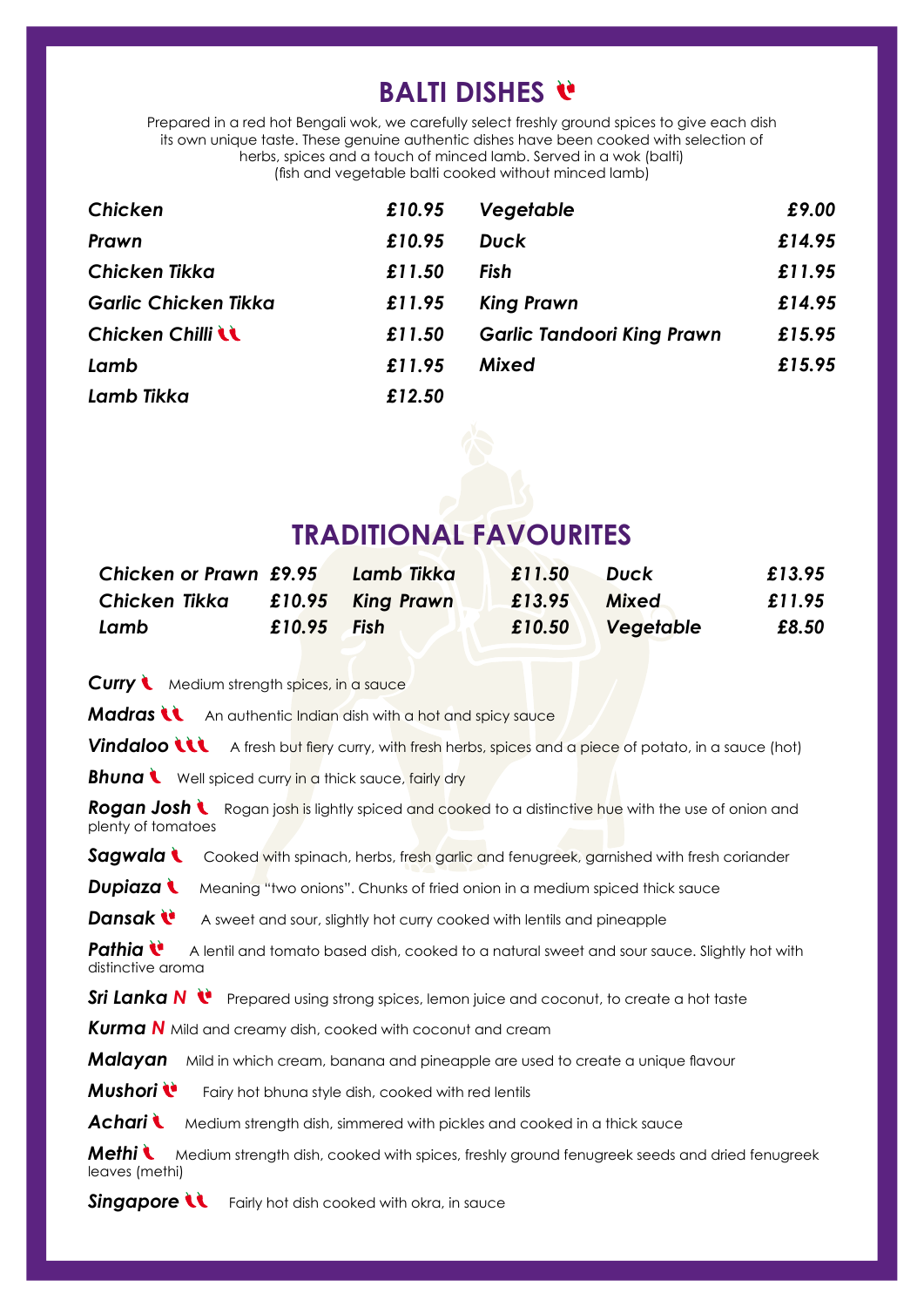# **BIRYANI DISHES N**

Basmati rice cooked together with one of the below choices and flavoured with saffron, the Biryani has its taste enhanced with cashew nuts, sultanas and use of pure ghee. Served with Yuvraaj vegetable curry

| Chicken or Prawn | £11.50 | Mixed       | £14.95 |
|------------------|--------|-------------|--------|
| Chicken Tikka    | £11.95 | <b>Duck</b> | £14.95 |
| Lamb             | £11.95 | Vegetable   | £10.00 |
| Lamb Tikka       | £12.50 | Fish        | £11.95 |
| King Prawn       | £15.50 |             |        |

### **VEGETABLE V**

### *Side........£5.25 Main........£8.95*

| Saag Aloo (spinach and potato)          |
|-----------------------------------------|
| <b>Bombay Aloo</b>                      |
| <b>Bindi Bhaji</b> (okra)               |
| Saag Paneer (Indian cheese and spinach) |
| Motar Paneer (Indian cheese and peas)   |
| Saag Crème (spinach and fresh cream)    |
| <b>Brinjal Bhaji</b> (aubergine)        |

*Cauliflower Bhaji Mushroom Bhaji Vegetable Bhaji*  **Tarka Dall (lentils)** *Courgette Bhaji*  **Saag Bhaji** (spinach)

## **RICE DISHES**

| <b>Boiled Rice</b>    | £4.00 | Vegetable Pilau | £4.25 |
|-----------------------|-------|-----------------|-------|
| <b>Plain Pilau</b>    | £4.00 | Garlic pilau    | £4.25 |
| <b>Mushroom Pilau</b> | £4.25 | Nut pilau N     | £4.95 |

*(other varieties of rice can be prepared upon request)* 

# **NAAN BREADS**

| Plain                | £3.50 | <b>Garlic Chilli</b>            | £3.95 |
|----------------------|-------|---------------------------------|-------|
| Garlic               | £3.95 | <b>Tikka</b>                    | £3.95 |
| Keema                | £3.95 | <b>Garlic Keema</b>             | £3.95 |
| <b>Peshwari N</b>    | £3.95 | Chilli cheese                   | £3.95 |
| <b>Cheese</b>        | £3.95 | <b>Balti</b>                    | £3.95 |
| <b>Garlic Cheese</b> | £3.95 | (green chilies and balti spice) |       |

*(other varieties of naan can be prepared upon request)* 

### **SUNDRIES**

| Chips                  | £3.25 | <b>Roasted Poppadom</b>         | £1.10 |
|------------------------|-------|---------------------------------|-------|
| <b>Spicy Chips</b>     | £3.95 | <b>Pickle Tray</b> (per person) | £0.95 |
| Paratha                | £3.95 | <b>Chapatti or Puri</b>         | £1.95 |
| <b>Stuffed Paratha</b> | £3.95 | Tandoori Roti                   | £3.25 |
| Poppadom               | £0.95 | Raita                           | £1.95 |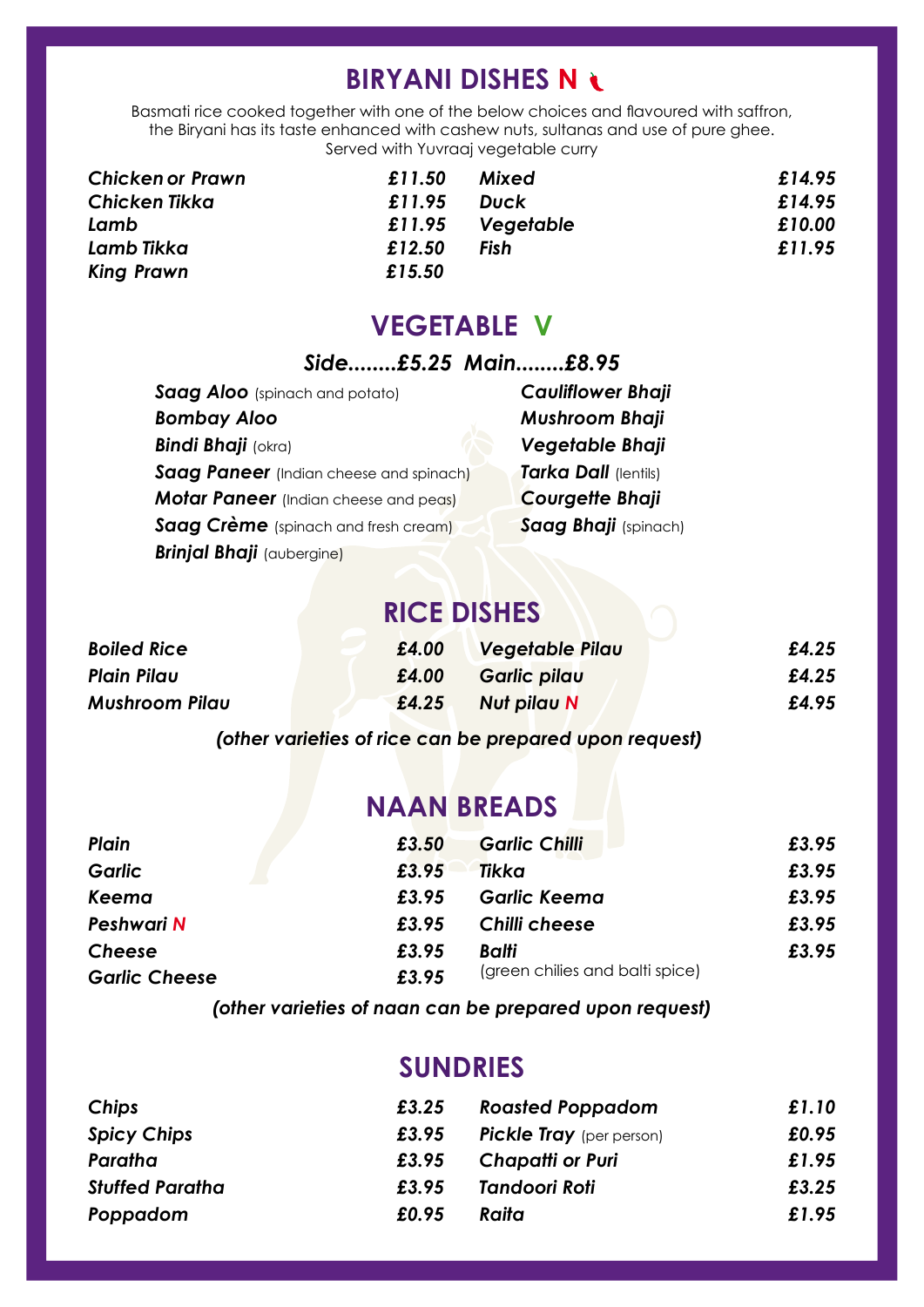### **SET MEAL FOR TWO £55.95**

#### *STARTER*

*Poppadoms and Pickles Chicken Chatt, Sheek Kebab* 

*MAIN COURSE AND SIDES*

*Balti Chicken, Lamb Roshuni Saag Bhaji*

> *RICE Mushroom Pilau*

*SUNDRIES Garlic Naan, Raita* 

*DESSERT Vanilla Ice Cream and Coffee*

### **SET MEAL FOR FOUR £110.95**

#### *STARTERS*

*Poppadoms and Pickles Aloo Bora, Chicken Tikka, Chicken Chatt, Boti Kebab* 

#### *MAIN COURSE AND SIDES*

*Chicken Tikka Masala, Lamb Sagwala, Chingri Sabzee Bahar, Chicken Madras, Bombay Aloo, Bindi Bhaji* 

> *RICE Pilau Rice, Vegetable Pilau*

*SUNDRIES Garlic Naan, Stuffed Paratha, Raita* 

*DESSERT Vanilla Ice Cream and Coffee*